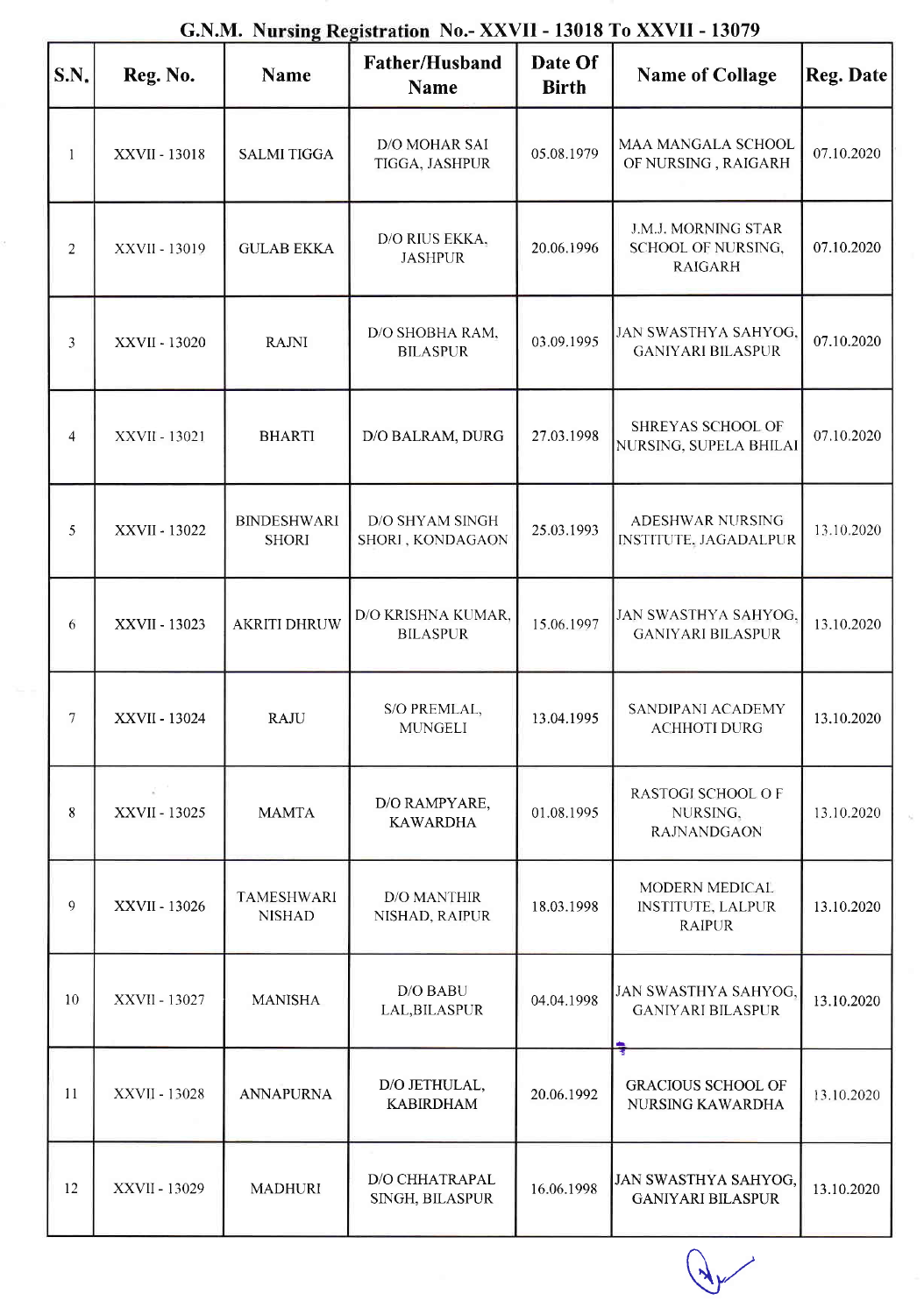| S.N. | Reg. No.      | <b>Name</b>          | Father/Husband<br><b>Name</b>         | Date Of<br><b>Birth</b> | <b>Name of Collage</b>                                  | Reg. Date  |
|------|---------------|----------------------|---------------------------------------|-------------------------|---------------------------------------------------------|------------|
| 13   | XXVII - 13030 | <b>SUNITA SHYAM</b>  | D/O KHILAN SINGH,<br><b>BILASPUR</b>  | 08.07.1996              | JAN SWASTHYA SAHYOG,<br><b>GANIYARI BILASPUR</b>        | 13.10.2020 |
| 14   | XXVII - 13031 | NIDHI SHYAM          | D/O BHUNESHWAR,<br><b>BILASPUR</b>    | 05.12.1995              | JAN SWASTHYA SAHYOG,<br><b>GANIYARI BILASPUR</b>        | 13.10.2020 |
| 15   | XXVII - 13032 | <b>PINKY</b>         | D/O BABLU,<br><b>BILASPUR</b>         | 08.08.1997              | JAN SWASTHYA SAHYOG,<br><b>GANIYARI BILASPUR</b>        | 13.10.2020 |
| 16   | XXVII - 13033 | <b>RANU PAIKRA</b>   | D/O DUBRAJ PAIKRA,<br><b>BILASPUR</b> | 18.06.1997              | JAN SWASTHYA SAHYOG,<br><b>GANIYARI BILASPUR</b>        | 13.10.2020 |
| 17   | XXVII - 13034 | <b>AKANKSHA DAS</b>  | D/O HERISON<br>KUMAR, DURG            | 07.07.1994              | ROYAL SCHOOL OF<br>NURSING, BANGALORE                   | 13.10.2020 |
| 18   | XXVII - 13035 | <b>JYOTI VETTI</b>   | D/O SHIV VETTI,<br><b>DANTEWADA</b>   | 05.01.1992              | <b>ST.LUKES SCHOOL OF</b><br>NURSING,<br>VISAKHAPATNAM  | 13.10.2020 |
| 19   | XXVII - 13036 | <b>CHANDRAKUMARI</b> | D/O FEKULAL,<br><b>BILASPUR</b>       | 15.01.1997              | JAN SWASTHYA SAHYOG,<br><b>GANIYARI BILASPUR</b>        | 14.10.2020 |
| 20   | XXVII - 13037 | POOJA RAJ            | D/O VINOD KUMAR,<br><b>BILASPUR</b>   | 15.11.1993              | <b>JAN SWASTHYA SAHYOG,</b><br><b>GANIYARI BILASPUR</b> | 14.10.2020 |
| 21   | XXVII - 13038 | <b>RAJKUMARI</b>     | D/O JAWALA<br>PRASAD, MUNGELI         | 15.11.1993              | JAN SWASTHYA SAHYOG,<br><b>GANIYARI BILASPUR</b>        | 14.10.2020 |
| 22   | XXVII - 13039 | <b>RAJKIRAN</b>      | D/O TIRTHRAM,<br><b>BILASPUR</b>      | 25.11.1990              | JAN SWASTHYA SAHYOG,<br><b>GANIYARI BILASPUR</b>        | 14.10.2020 |
| 23   | XXVII - 13040 | <b>GANESHIYA</b>     | D/O SANTRAM.<br><b>BILASPUR</b>       | 09.07.1989              | JAN SWASTHYA SAHYOG,<br><b>GANIYARI BILASPUR</b>        | 14.10.2020 |
| 24   | XXVII - 13041 | <b>MANISH BANDE</b>  | <b>D/O CHETAN</b><br>PRASAD, MUNGELI  | 12.11.1996              | JAN SWASTHYA SAHYOG,<br><b>GANIYARI BILASPUR</b>        | 14.10.2020 |

 $\mathscr{F}$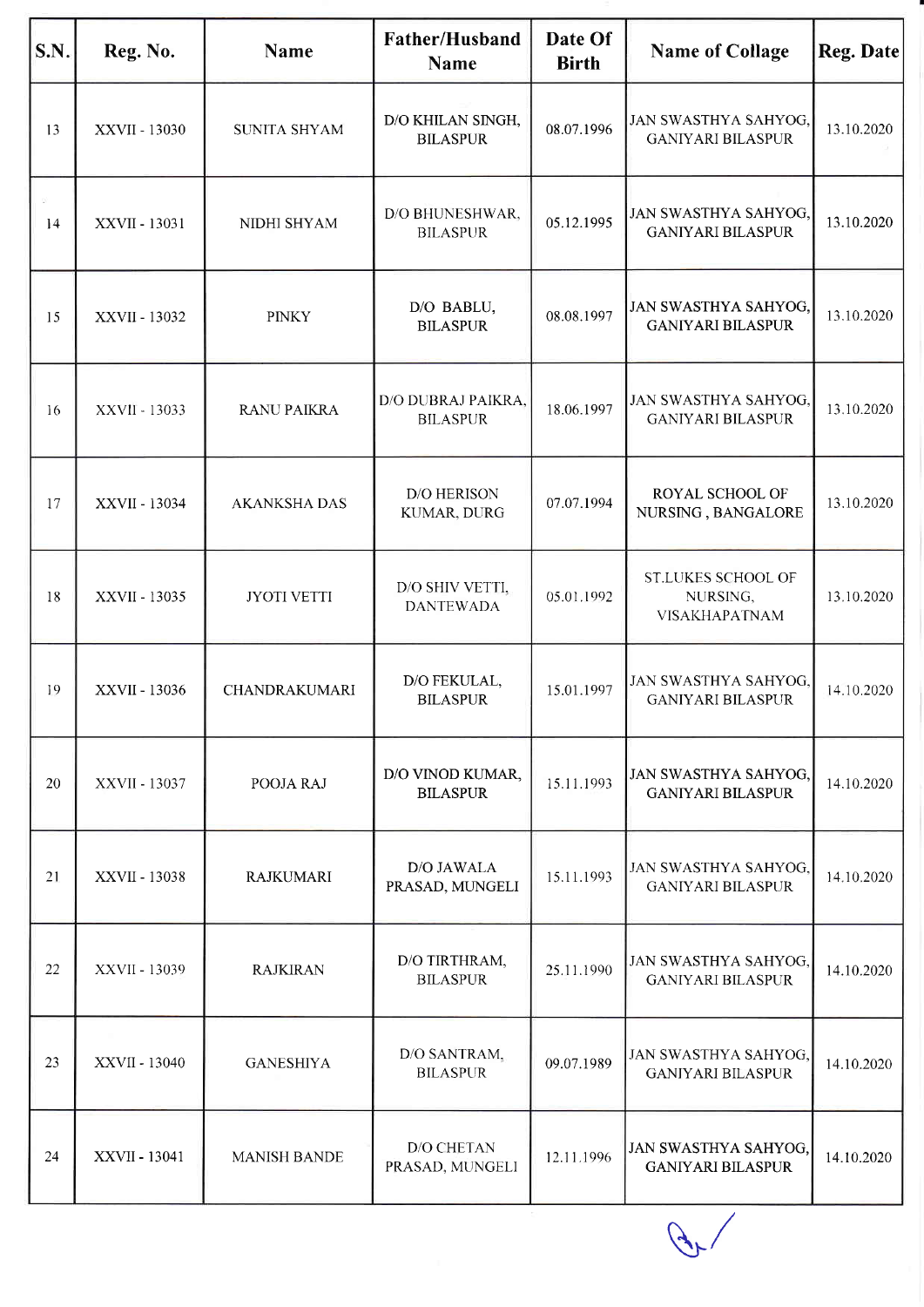| S.N. | Reg. No.      | <b>Name</b>                        | <b>Father/Husband</b><br><b>Name</b>             | Date Of<br><b>Birth</b> | <b>Name of Collage</b>                                            | <b>Reg. Date</b> |
|------|---------------|------------------------------------|--------------------------------------------------|-------------------------|-------------------------------------------------------------------|------------------|
| 25   | XXVII - 13042 | <b>ANITA AMLESH</b>                | D/O VISHVNATH,<br><b>BILASPUR</b>                | 09.05.1998              | JAN SWASTHYA SAHYOG,<br><b>GANIYARI BILASPUR</b>                  | 14.10.2020       |
| 26   | XXVII - 13043 | <b>HEMLATA MARKO</b>               | D/O BHARAT LAL<br>MARKO, BILSAPUR                | 01.07.1997              | JAN SWASTHYA SAHYOG,<br><b>GANIYARI BILASPUR</b>                  | 14.10.2020       |
| 27   | XXVII - 13044 | <b>JAGDAMBESHWARI</b>              | D/O RAMSINGH,<br><b>BILASPUR</b>                 | 06.10.1997              | JAN SWASTHYA SAHYOG,<br><b>GANIYARI BILASPUR</b>                  | 14.10.2020       |
| 28   | XXVII - 13045 | <b>GYAN KUMARI</b>                 | D/O GULAB SINGH,<br><b>BILASPUR</b>              | 02.08.1997              | JAN SWASTHYA SAHYOG,<br><b>GANIYARI BILASPUR</b>                  | 14.10.2020       |
| 29   | XXVII - 13046 | <b>SAVITA SIDAR</b>                | <b>D/O CHANDRABHAN</b><br><b>SINGH BILASPUR</b>  | 07.03.1999              | JAN SWASTHYA SAHYOG,<br><b>GANIYARI BILASPUR</b>                  | 14.10.2020       |
| 30   | XXVII - 13047 | <b>GAYATRI</b>                     | D/O JAGDISH,<br><b>BALODABAZAR</b>               | 08.07.1995              | AADARSH NURSING<br><b>INSTITUTE, RAIPUR</b>                       | 14.10.2020       |
| 31   | XXVII - 13048 | <b>ANAMIKA</b>                     | D/O RAVI SHANKAR,<br><b>BILASPUR</b>             | 10.11.1994              | JAN SWASTHYA SAHYOG,<br><b>GANIYARI BILASPUR</b>                  | 14.10.2020       |
| 32   | XXVII - 13049 | <b>MANISHA DHRUW</b>               | <b>D/O KANHAIYA</b><br>SINGH, BILASPUR           | 06.03.1997              | JAN SWASTHYA SAHYOG,<br><b>GANIYARI BILASPUR</b>                  | 14.10.2020       |
| 33   | XXVII - 13050 | <b>VINTEE</b>                      | D/O YOJKUMAR,<br><b>BILASPUR</b>                 | 12.09.1997              | JAN SWASTHYA SAHYOG,<br><b>GANIYARI BILASPUR</b>                  | 14.10.2020       |
| 34   | XXVII - 13051 | <b>ABLIN KUJUR</b>                 | D/O JAKHARIYS<br>KUJUR, JASHPUR                  | 07.07.1998              | APPAR INSTITUTE OF<br>NURSING, KUNKURI,<br><b>JASHPUR</b>         | 14.10.2020       |
| 35   | XXVII - 13052 | <b>KAVITA</b>                      | D/O MANGLA RAM,<br><b>RAJNANDGAON</b>            | 14.12.1997              | CENTRAL INDIA COLLEGE<br>OF NURSING,<br><b>RAJNANDGAON</b>        | 15.10.2020       |
| 36   | XXVII - 13053 | <b>SAVAN</b><br><b>CHANDARAKAR</b> | <b>S/O SHRAVAN</b><br>CHANDRAKAR,<br><b>DURG</b> | 27.07.1999              | <b>CENTRAL INDIA COLLEGE</b><br>OF NURSING,<br><b>RAJNANDGAON</b> | 15.10.2020       |

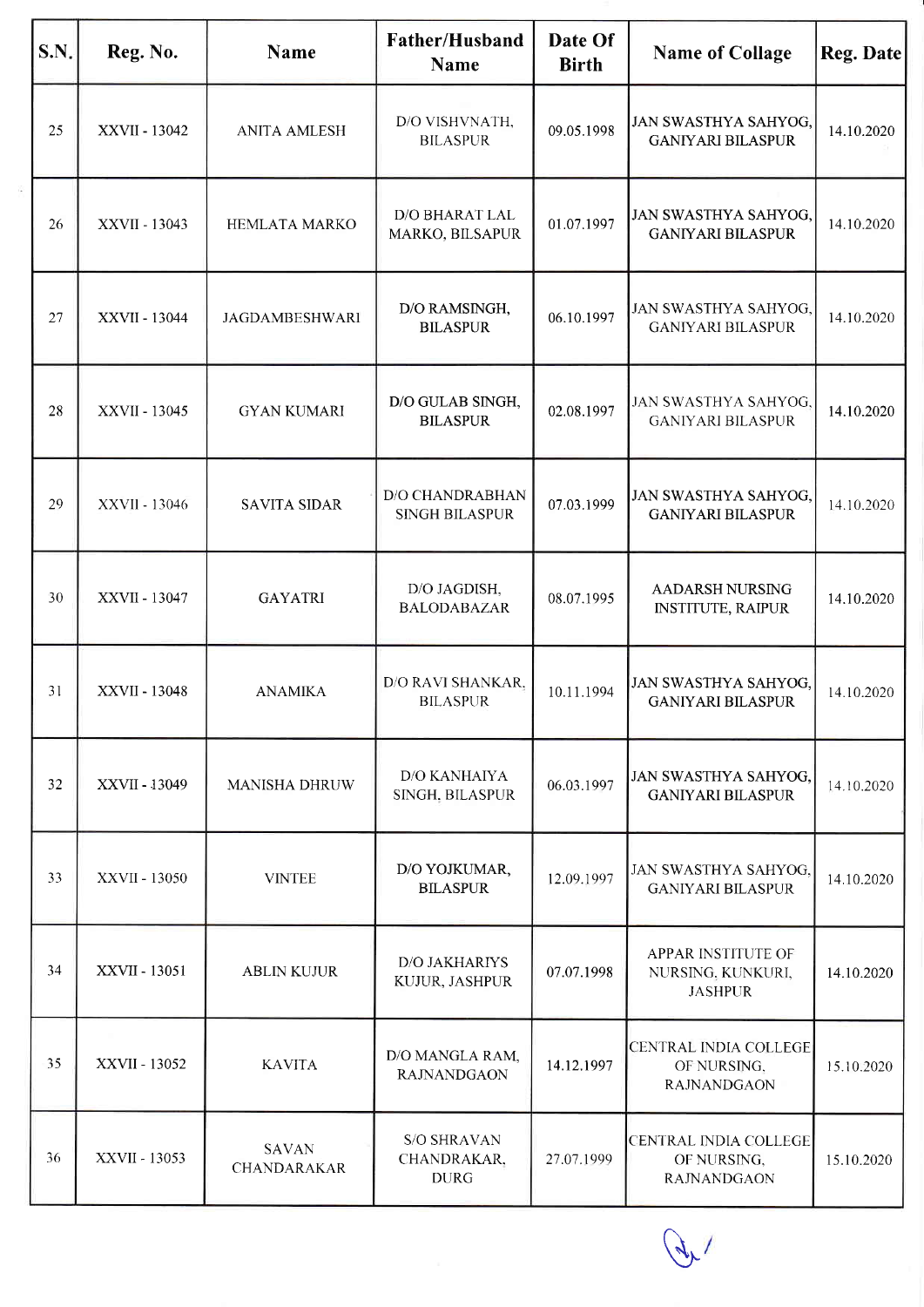| S.N. | Reg. No.      | <b>Name</b>                     | Father/Husband<br><b>Name</b>                            | Date Of<br><b>Birth</b> | <b>Name of Collage</b>                                                             | Reg. Date  |
|------|---------------|---------------------------------|----------------------------------------------------------|-------------------------|------------------------------------------------------------------------------------|------------|
| 37   | XXVII - 13054 | <b>HEMA</b>                     | D/O.- JETHU RAM,<br><b>BALOD</b>                         | 22.10.1997              | CENTRAL INDIA COLLEGE<br>OF NURSING,<br><b>RAJNANDGAON</b>                         | 15.10.2020 |
| 38   | XXVII - 13055 | <b>PRITAM</b>                   | D/O CHANDAR RAM.<br><b>KORBA</b>                         | 21.12.1997              | SANDIPANI ACADEMY<br><b>BILASPUR</b>                                               | 15.10.2020 |
| 39   | XXVII - 13056 | <b>ANITA</b>                    | D/O FARSURAM,<br><b>KONDAGAON</b>                        | 01.07.1992              | CENTRAL INDIA COLLEGE<br>OF NURSING,<br><b>RAJNANDGAON</b>                         | 15.10.2020 |
| 40   | XXVII - 13057 | <b>RUPESH SINGH</b>             | S/O PALAN SINGH,<br><b>DURG</b>                          | 24.09.1998              | <b>CENTRAL INDIA COLLEGE</b><br>OF NURSING,<br><b>RAJNANDGAON</b>                  | 15.10.2020 |
| 41   | XXVII - 13058 | <b>TILESHWARI</b>               | D/O BAISAKHU RAM,<br><b>RAJNANDGAON</b>                  | 18.04.1995              | CENTRAL INDIA COLLEGE<br>OF NURSING,<br><b>RAJNANDGAON</b>                         | 15.10.2020 |
| 42   | XXVII - 13059 | <b>DURGAWATI</b>                | <b>D/O VISHWANATH</b><br>RAM PAIKRA,<br><b>BALRAMPUR</b> | 21.04.1993              | <b>INSTITUTE OF GENERAL</b><br><b>NURSING TRAINING</b><br>CENTRE, AMBIKAPUR        | 15.10.2020 |
| 43   | XXVII - 13060 | <b>NEELMANI</b>                 | D/O CHHATRAPAL,<br><b>BILASPUR</b>                       | 26.08.1996              | JAN SWASTHYA SAHYOG,<br><b>GANIYARI BILASPUR</b>                                   | 21.10.2020 |
| 44   | XXVII - 13061 | <b>ANURADHA</b><br><b>TOPPO</b> | D/O JAIMANGAL<br>TOPPO, BALRAMPUR                        | 11.09.1997              | <b>INSTITUTE OF GENERAL</b><br><b>NURSING TRAINING</b><br><b>CENTRE, AMBIKAPUR</b> | 21.10.2020 |
| 45   | XXVII - 13062 | PARMITA MINJ                    | D/O RAM KRIPAL MINJ,<br><b>KORIYA</b>                    | 25.12.1995              | SANDIPANI ACADEMY<br><b>BILASPUR</b>                                               | 21.10.2020 |
| 46   | XXVII - 13063 | <b>KUSUM</b><br><b>CHOUHAN</b>  | <b>D/O YASHWANT</b><br>KUMAR CHOUHAN,<br><b>DURG</b>     | 14.06.1994              | P.G. College of Nursing,<br>Bhilai C.G.                                            | 21.10.2020 |
| 47   | XXVII - 13064 | <b>KAVITA PAIKRA</b>            | <b>D/O RAGHUNATH</b><br>PAIKRA, BILASPUR                 | 13.04.1997              | JAN SWASTHYA SAHYOG,<br><b>GANIYARI BILASPUR</b>                                   | 21.10.2020 |
| 48   | XXVII - 13065 | <b>RASHMI</b>                   | D/O KRISHNA RAM,<br><b>RAJNANDGAON</b>                   | 22.11.1990              | RASTOGI SCHOOL OF<br>NURSING RAJNANDGAON                                           | 21.10.2020 |

\}/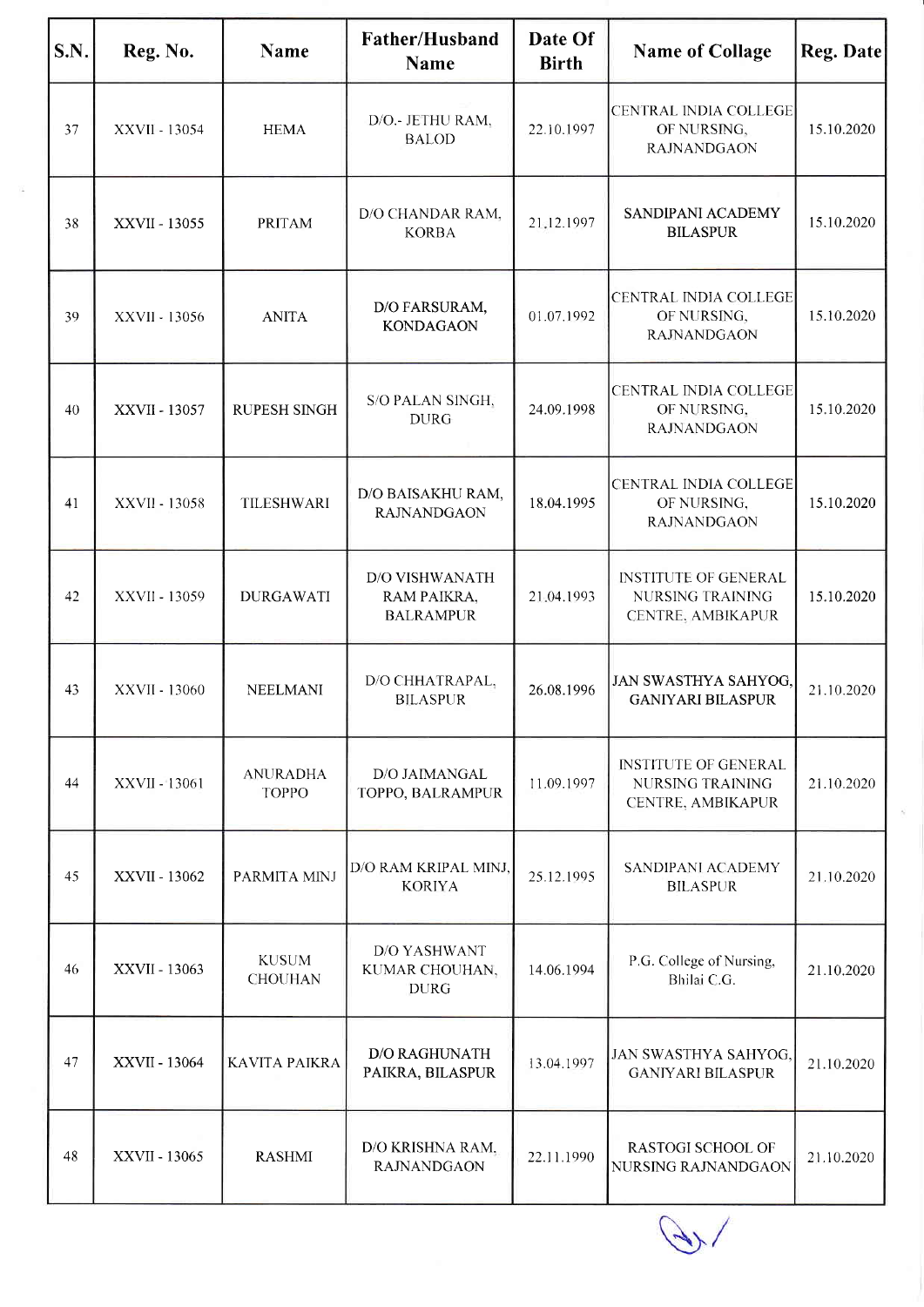| S.N. | Reg. No.      | <b>Name</b>                          | Father/Husband<br><b>Name</b>                        | Date Of<br><b>Birth</b> | <b>Name of Collage</b>                                           | Reg. Date  |
|------|---------------|--------------------------------------|------------------------------------------------------|-------------------------|------------------------------------------------------------------|------------|
| 49   | XXVII - 13066 | <b>POONAM</b>                        | D/O CHANDAN,<br><b>MAHASAMUND</b>                    | 01.09.1994              | AADARSH NURSING<br><b>INSTITUTE, RAIPUR</b>                      | 21.10.2020 |
| 50   | XXVII - 13067 | <b>MITHLESH</b><br><b>KUMAR SAHU</b> | S/O JYOTI LAL, KORBA                                 | 10.05.1992              | APOLLO COLLEGE OF<br>NURSING, ANJORA, DURG                       | 21.10.2020 |
| 51   | XXVII - 13068 | <b>SUSANNA</b>                       | D/O DAYADAN,<br><b>BALRAMPUR</b>                     | 03.01.1995              | A.K. SCHOOL OF NURSING<br>MANENDRAGARH,<br><b>KOREA</b>          | 21.10.2020 |
| 52   | XXVII - 13069 | <b>MUKESH</b><br><b>KUMAR</b>        | S/O JAGDISH PRASAD<br><b>KABIRDHAM</b>               | 15.05.1997              | <b>GRACIOUS SCHOOL OF</b><br>NURSING KAWARDHA                    | 21.10.2020 |
| 53   | XXVII - 13070 | <b>ANITA SINGH</b>                   | D/O PREM KUMAR,<br><b>KORIA</b>                      | 27.06.1993              | GOVT. G.N.M. TRAINING<br><b>CENTRE JANJGIR-</b><br><b>CHAMPA</b> | 21.10.2020 |
| 54   | XXVII - 13071 | <b>SONI SAHU</b>                     | D/O GANESH PRASAD<br>SAHU, JANJGIR-<br><b>CHAMPA</b> | 21.04.1997              | <b>SURYA COLLEGE OF</b><br>NURSING, JANJGIR-<br><b>CHAMPA</b>    | 21.10.2020 |
| 55   | XXVII - 13072 | <b>BHUMIKA</b><br><b>KASHYAP</b>     | D/O LBORAM<br>KASHYAP, BASTAR                        | 12.06.1998              | GOVT. G.N.M. TRAINING<br><b>CENTRE BILASPUR</b>                  | 21.10.2020 |
| 56   | XXVII - 13073 | <b>NEMIKA</b><br><b>KORRAM</b>       | <b>D/O BUDHESHWAR</b><br>KORRAM, KODAGAON            | 08.04.1998              | MAA MANGALA G.N.M.<br>TRAINING CENTRE,<br><b>RAIPUR</b>          | 21.10.2020 |
| 57   | XXVII - 13074 | <b>JANKI</b>                         | D/O LALA,<br><b>RAJNANDGAON</b>                      | 02.06.1985              | SANDIPANI ACADEMY<br><b>DURG</b>                                 | 21.10.2020 |
| 58   | XXVII - 13075 | <b>NIRMALA</b>                       | D/O CHOWA RAM,<br><b>BEMETARA</b>                    | 14.09.1991              | SANDIPANI ACADEMY<br><b>DURG</b>                                 | 21.10.2020 |
| 59   | XXVII - 13076 | <b>NISHA</b>                         | D/O SANJAY KUMAR,<br><b>RAIPUR</b>                   | 30.10.1997              | <b>SHRI BALAJI INSTITUTE</b><br>OF NURSING, RAIPUR               | 21.10.2020 |
| 60   | XXVII - 13077 | <b>POOJA</b>                         | D/O KAMAL, BALODA<br><b>BAZAR</b>                    | 14.12.1995              | SHRI SHANKARACHARYA<br>COLLEGE OF NURSING,<br><b>BHILAI</b>      | 21.10.2020 |

 $\sqrt{2}$